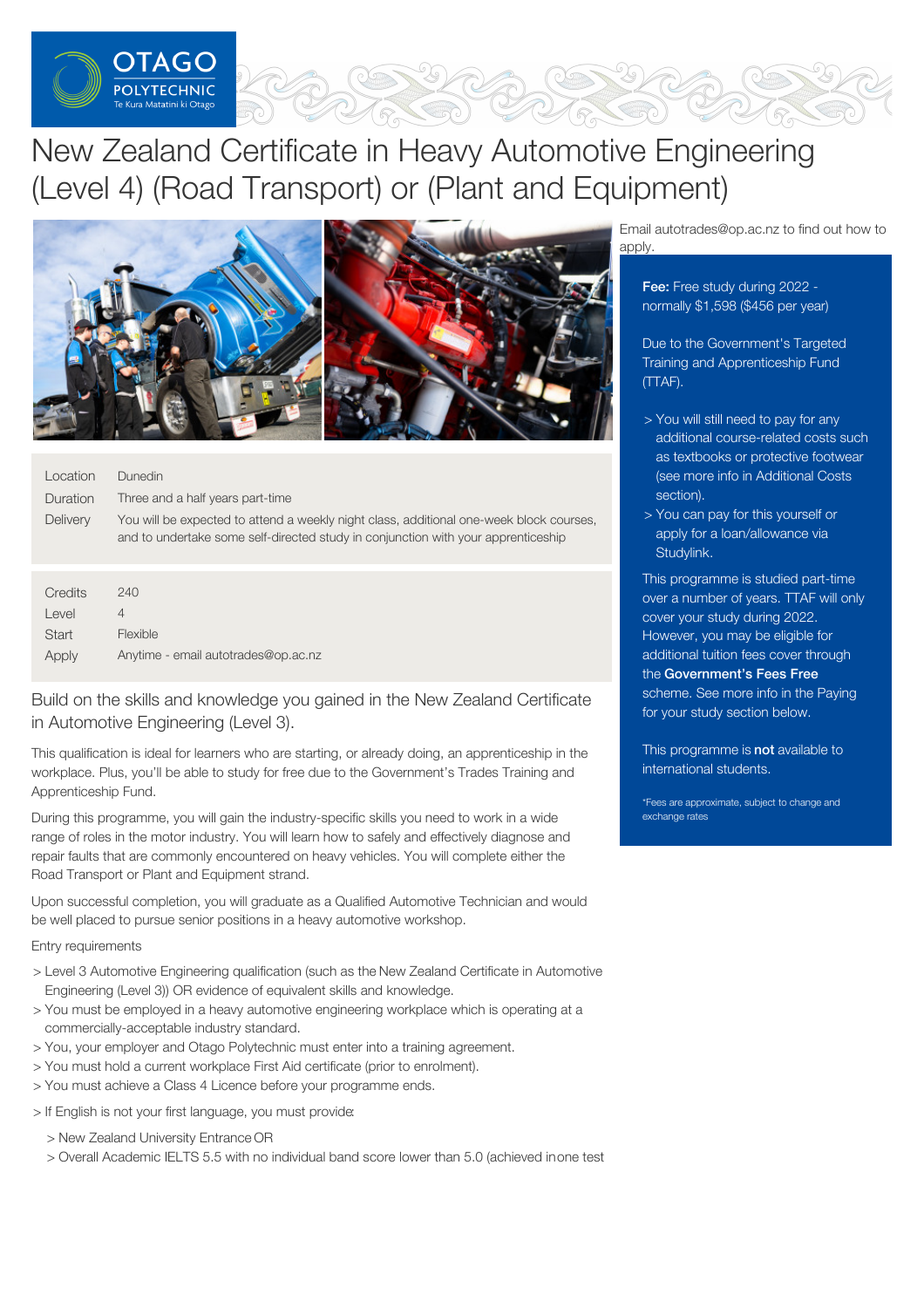completed in the last two years), OR

> Acceptable alternative evidence of the required IELTS (see here for NZQA proficiency table and here for list of recognised proficiency tests).

If you need to improve your English Language skills, we offer a wide range of English programmes.

# Selection criteria

Applicants will be selected on a first-come, first-served basis until the programme has reached full capacity.

| You will study - Road Transport                                                                                                                                              |         |
|------------------------------------------------------------------------------------------------------------------------------------------------------------------------------|---------|
| Course name (you will need to complete all of these courses)                                                                                                                 | Credits |
| Effective Workplace Maintenance and Safety                                                                                                                                   | 15      |
| > Monitor the workplace to ensure safety practices are<br>consistently applied                                                                                               |         |
| > Participate in the implementation of workplace effectiveness<br>strategies                                                                                                 |         |
| > Identify and respond to issues to maintain a safe and effective<br>workplace                                                                                               |         |
| Multi-Cylinder Diesel Engines                                                                                                                                                | 20      |
| > Service and repair 4 stroke multi-cylinder diesel engines<br>> Test and tune a 4 stroke multi-cylinder diesel engine<br>> Service and repair heavy vehicle cooling systems |         |
| Diesel Engine Intake and Exhaust Systems<br>> Service and repair                                                                                                             | 15      |
| > intake and intercooler systems<br>> exhaust and turbocharging systems<br>> exhaust and engine brakes                                                                       |         |
| > Apply high risk precautionary measures to servicing and repairs<br>of intake and exhaust systems                                                                           |         |
| Diesel Fuel Injection Systems                                                                                                                                                | 15      |
| > Service and repair                                                                                                                                                         |         |
| > common rail or unit injection systems<br>> pre-heating systems                                                                                                             |         |
| > Apply precautionary measures to servicing and repairs of fuel<br>systems                                                                                                   |         |
| Diesel Engine Emission Control Systems                                                                                                                                       | 15      |
| > Service and repair                                                                                                                                                         |         |
| > exhaust gas recirculation systems<br>> diesel exhaust selective catalyst reduction systems<br>> diesel exhaust particulate filtration systems                              |         |
| > Apply precautionary measures to servicing and repairs of<br>emission systems                                                                                               |         |
| CoF Inspections and Vehicle Recovery                                                                                                                                         | 10      |
| > Complete service and repairs to meet the Certificate of Fitness<br>(CoF) inspection standards<br>> Recover heavy vehicle on road vehicles by flat towing or lifting        |         |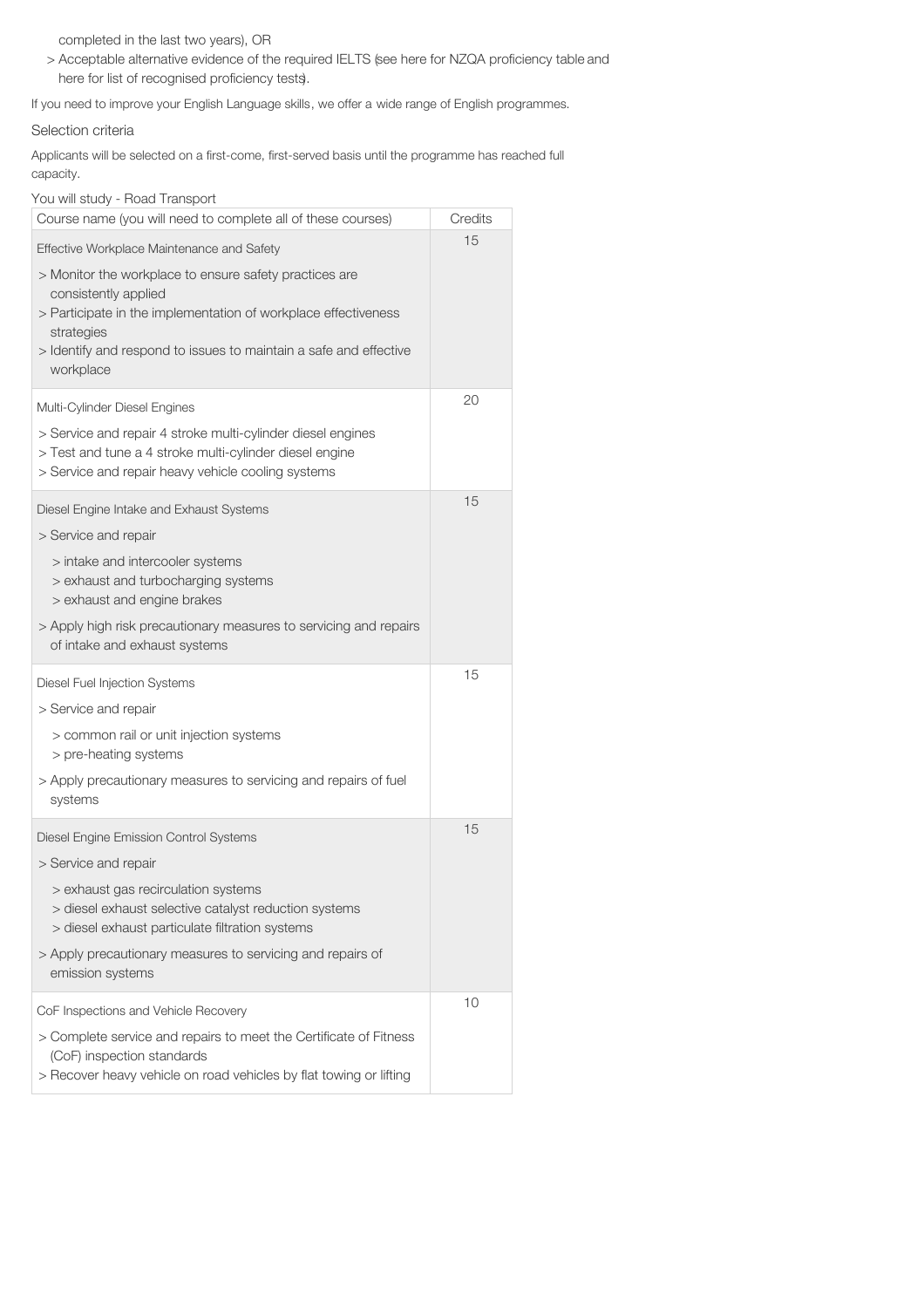| Heavy Vehicle On-Road Clutches and Transmissions                                                                                                               | 15 |
|----------------------------------------------------------------------------------------------------------------------------------------------------------------|----|
| > Service and repair                                                                                                                                           |    |
| > heavy vehicle on-road drivelines<br>> heavy vehicle on-road final drives<br>> heavy vehicle on-road axle hub assemblies                                      |    |
| > Apply precautionary measures to servicing and repairs of<br>driveline systems                                                                                |    |
| Heavy Vehicle On-Road Drivelines and Final Drive Assemblies                                                                                                    | 15 |
| > Service and repair                                                                                                                                           |    |
| > heavy vehicle on-road drivelines<br>> heavy vehicle on-road final drives<br>> heavy vehicle on-road axle hub assemblies                                      |    |
| > Apply precautionary measures to servicing and repairs of<br>driveline systems                                                                                |    |
| Heavy Vehicle On-Road Suspension and Chassis Systems                                                                                                           | 15 |
| > Service and repair                                                                                                                                           |    |
| > heavy vehicle on-road suspension systems<br>> heavy vehicle on-road chassis systems<br>> heavy vehicle on-road 5th wheel and rigid drawbar towing<br>systems |    |
| > Apply precautionary measures to servicing and repairs of<br>suspension and chassis systems                                                                   |    |
| Heavy Vehicle On-Road Steering Systems                                                                                                                         | 15 |
| > Service and repair                                                                                                                                           |    |
| > heavy vehicle on-road single and multi-axle steering systems<br>> heavy vehicle on-road wheels and tyres<br>> heavy vehicle on-road hydraulic systems        |    |
| > Apply precautionary measures to servicing and repairs of<br>steering systems                                                                                 |    |
| Heavy Vehicle On-Road Starting, Charging and Lighting Systems                                                                                                  | 15 |
| > Service and repair                                                                                                                                           |    |
| > heavy vehicle starting systems<br>> heavy vehicle charging systems<br>> heavy vehicle lighting systems                                                       |    |
| Heavy Vehicle On-Road Foundation Brake Systems                                                                                                                 | 15 |
| > Service and repair                                                                                                                                           |    |
| > heavy vehicle on-road pneumatic over hydraulic brake<br>systems                                                                                              |    |
| > heavy vehicle on-road hydraulic brake systems                                                                                                                |    |
| > Apply precautionary measures to servicing and repairs of<br>foundation braking systems                                                                       |    |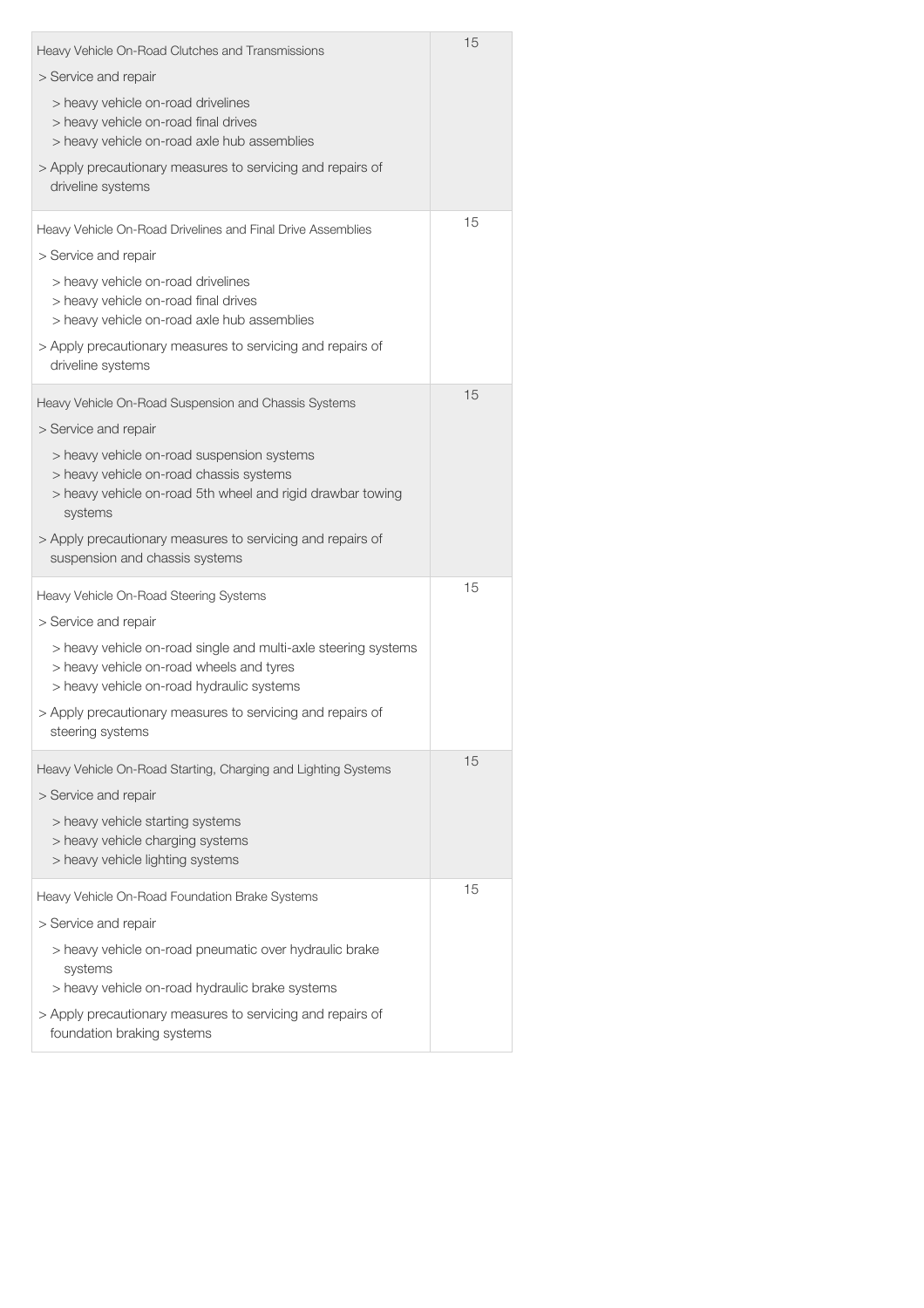| Heavy Vehicle On-Road Pneumatic Brake Systems<br>> Service and repair<br>> heavy vehicle on-road pneumatic truck braking systems<br>> heavy vehicle on-road pneumatic trailer braking systems<br>> Apply precautionary measures to servicing and repairs of<br>pneumatic braking systems              | 15      |
|-------------------------------------------------------------------------------------------------------------------------------------------------------------------------------------------------------------------------------------------------------------------------------------------------------|---------|
| Heavy Vehicle On-Road Electronic Brake and Stability Control Systems<br>> Service and repair<br>> heavy vehicle on-road electronics brake control systems<br>> heavy vehicle on-road electronically-controlled stability control<br>systems                                                           | 15      |
| Heavy Vehicle On-Road Cab and Body Control Systems<br>> Service and repair<br>> heavy vehicle on-road cab safety systems<br>> heavy vehicle on-road cab comfort systems<br>> heavy vehicle on-road cab driver control systems<br>> heavy vehicle on-road body control systems                         | 15      |
| Heavy Vehicle On-Road Telematics and Hybrid Systems<br>> Describe the process to diagnose and repair heavy vehicle on-<br>road telematic systems and high voltage systems<br>> Apply precautionary measures to servicing and repairs of high<br>voltage systems                                       | 15      |
|                                                                                                                                                                                                                                                                                                       |         |
| Total                                                                                                                                                                                                                                                                                                 | 240     |
|                                                                                                                                                                                                                                                                                                       |         |
| You will study - Plant and Equipment<br>Course name (you will need to complete all of these courses)                                                                                                                                                                                                  | Credits |
| <b>Effective Workplace Maintenance and Safety</b><br>> Monitor the workplace to ensure safety practices are<br>consistently applied<br>> Participate in the implementation of workplace effectiveness<br>strategies<br>> Identify and respond to issues to maintain a safe and effective<br>workplace | 15      |
| Multi-Cylinder Diesel Engines                                                                                                                                                                                                                                                                         | 20      |
| > Service and repair 4 stroke multi-cylinder diesel engines<br>> Test and tune a 4 stroke multi-cylinder diesel engine<br>> Service and repair heavy vehicle cooling systems                                                                                                                          |         |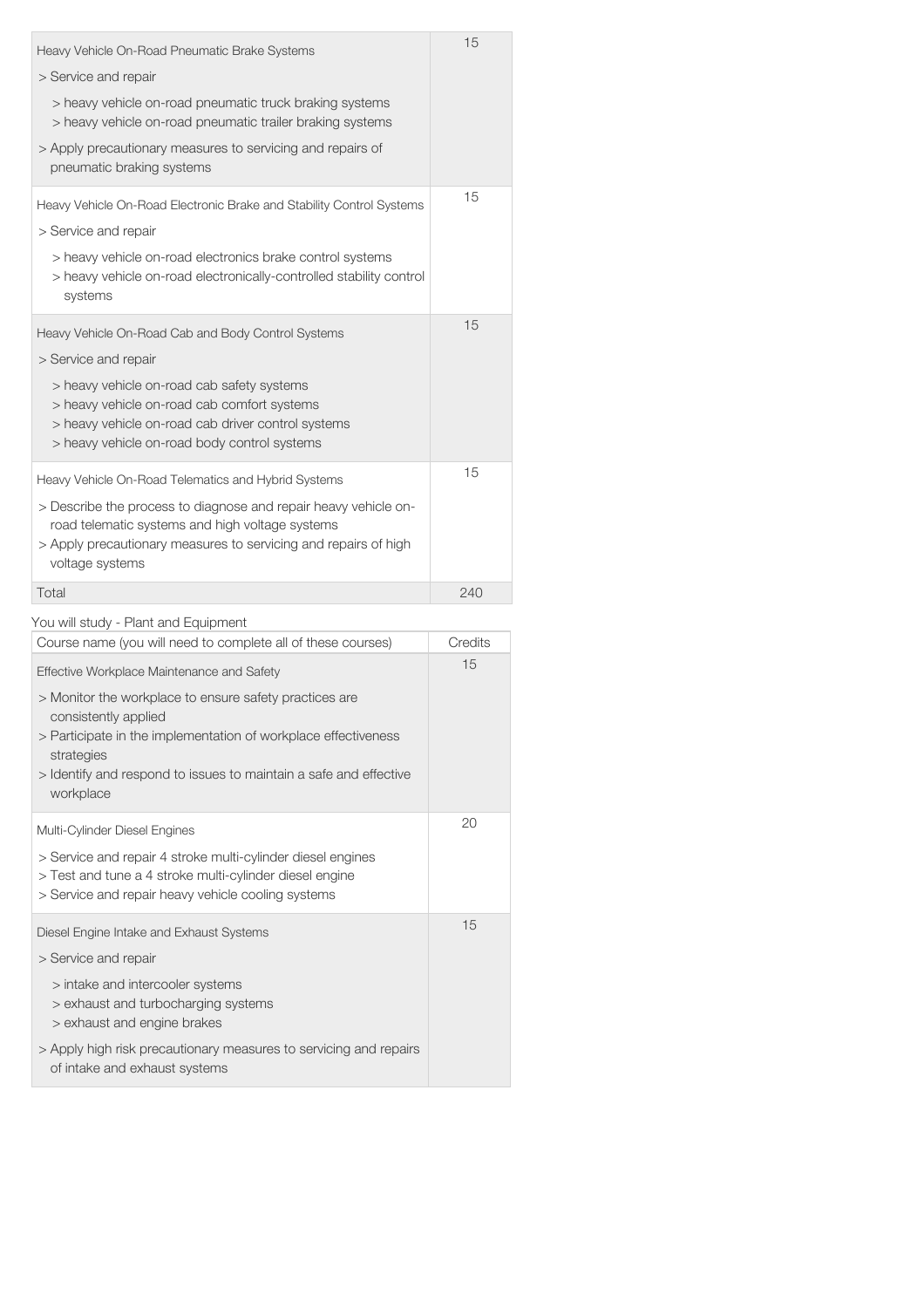| Diesel Fuel Injection Systems                                                                                                                   | 15 |
|-------------------------------------------------------------------------------------------------------------------------------------------------|----|
| > Service and repair                                                                                                                            |    |
| > common rail or unit injection systems<br>> pre-heating systems                                                                                |    |
| > Apply precautionary measures to servicing and repairs of fuel<br>systems                                                                      |    |
| Diesel Engine Emission Control Systems                                                                                                          | 15 |
| > Service and repair                                                                                                                            |    |
| > exhaust gas recirculation systems<br>> diesel exhaust selective catalyst reduction systems<br>> diesel exhaust particulate filtration systems |    |
| > Apply precautionary measures to servicing and repairs of<br>emission systems                                                                  |    |
| Plant and Equipment Safety Inspections and Vehicle Recovery                                                                                     | 10 |
| > Complete service and repairs to meet safety inspection                                                                                        |    |
| standards<br>> Demonstrate knowledge of plant and equipment machinery by<br>flat towing or lifting                                              |    |
| Plant and Equipment Clutches and Transmissions                                                                                                  | 15 |
| > Service and repair                                                                                                                            |    |
| > heavy vehicle plant and equipment clutches<br>> heavy vehicle plant and equipment transmissions                                               |    |
| > Apply precautionary measures to servicing and repairs of clutch<br>and transmission systems                                                   |    |
| Plant and Equipment Drivelines and Final Drive Assemblies                                                                                       | 15 |
| > Service and repair                                                                                                                            |    |
| > heavy vehicle plant and equipment mechanical drivelines<br>> heavy vehicle plant and equipment mechanical final drives                        |    |
| > Apply precautionary measures to servicing and repairs of<br>driveline systems                                                                 |    |
| Plant and Equipment Hydraulic Systems                                                                                                           | 20 |
| > Service and repair                                                                                                                            |    |
| > hydraulic pump systems on heavy vehicle plant and<br>equipment                                                                                |    |
| > hydraulic control and delivery systems on heavy vehicle plant<br>and equipment                                                                |    |
| > hydraulic actuator and drive systems on heavy vehicle plant<br>and equipment                                                                  |    |
| > Apply precautionary measures to servicing and repairs of<br>suspension and chassis systems                                                    |    |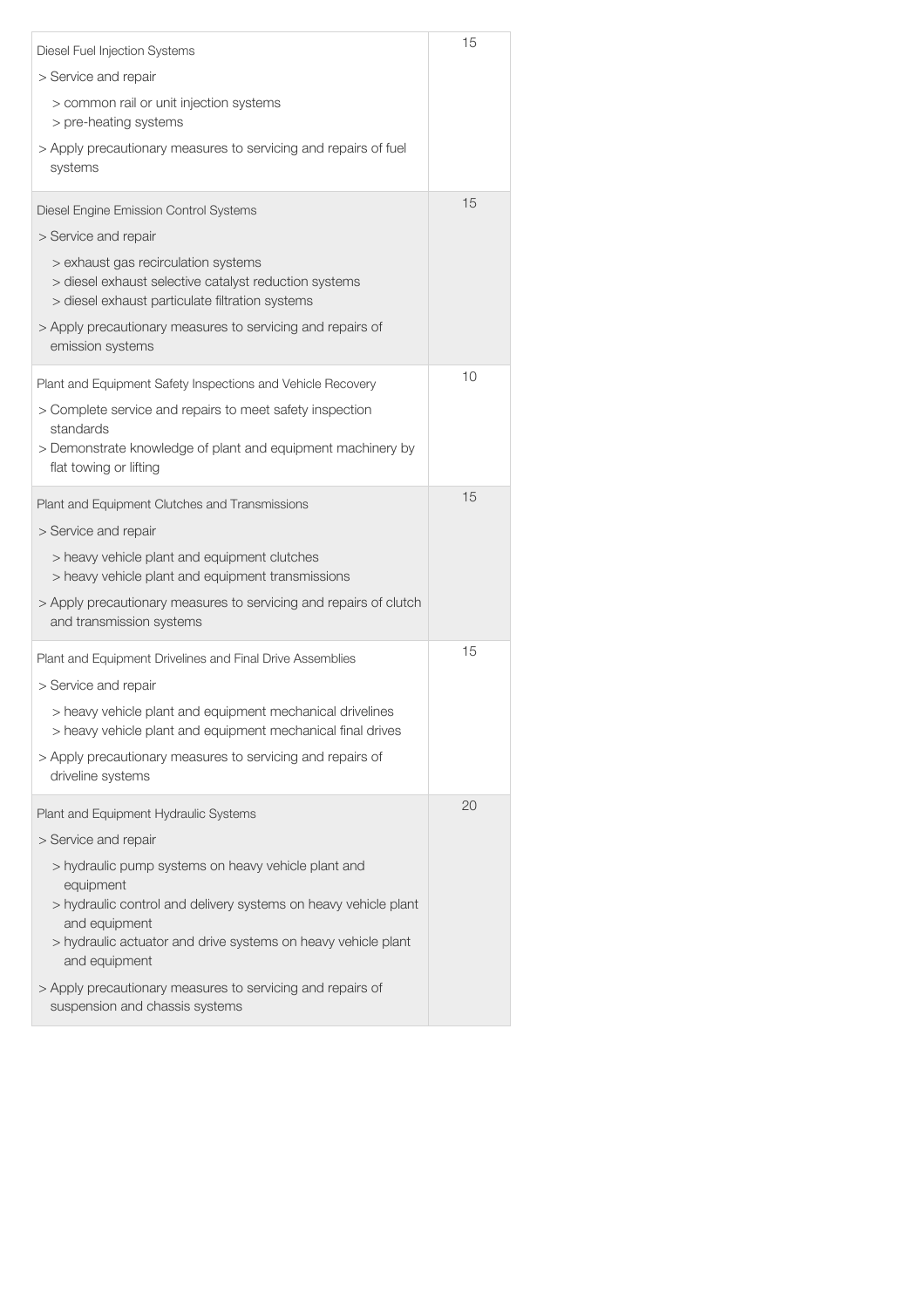| Plant and Equipment Suspension, Chassis and Track Drive<br>Undercarriage Systems                                                                                                                         | 15  |
|----------------------------------------------------------------------------------------------------------------------------------------------------------------------------------------------------------|-----|
| > Service and repair                                                                                                                                                                                     |     |
| > plant and equipment suspension and chassis systems<br>> plant and equipment track drive undercarriage systems                                                                                          |     |
| > Apply precautionary measures to servicing and repairs of<br>suspension and chassis systems                                                                                                             |     |
| Plant and Equipment Steering Systems                                                                                                                                                                     | 15  |
| > Service and repair                                                                                                                                                                                     |     |
| > plant and equipment single and/or multi-axle steering<br>systems<br>> plant and equipment on tracks and tyres                                                                                          |     |
| > Apply precautionary measures to servicing and repairs of<br>steering systems                                                                                                                           |     |
| Plant and Equipment Starting, Charging and Lighting Systems                                                                                                                                              | 15  |
| > Service and repair                                                                                                                                                                                     |     |
| > plant and equipment starting systems<br>> plant and equipment charging systems<br>> plant and equipment lighting systems                                                                               |     |
| Plant and Equipment Brake Systems                                                                                                                                                                        | 15  |
| > Service and repair                                                                                                                                                                                     |     |
| > plant and equipment pneumatic brake systems<br>> plant and equipment hydraulic brake systems                                                                                                           |     |
| > Apply precautionary measures to servicing and repairs of<br>foundation braking systems                                                                                                                 |     |
| Plant and Equipment Attached Equipment                                                                                                                                                                   | 15  |
| > Service and repair plant and equipment attached, equipment<br>couplings and controls<br>> Apply precautionary measures to fitment and removal of<br>attached/auxillary equipment for service or repair |     |
| Plant and Equipment Machine Electronic Control Systems and<br><b>Electronic Safety Systems</b>                                                                                                           | 15  |
| > Service and repair                                                                                                                                                                                     |     |
| > plant and equipment safety and operator protection systems<br>> plant and equipment cab comfort systems<br>> plant and equipment electronic control systems for machine<br>operation                   |     |
| Plant and Equipment Onboard Network Systems, Telematics and<br>Autonomous Machine Operation                                                                                                              | 15  |
| > Demonstrate knowledge of onboard network systems<br>> Demonstrate knowledge of automated machine, telematics and<br>autonomous machine operation                                                       |     |
| Total                                                                                                                                                                                                    | 240 |

Recognition of Prior Learning

If you already have extensive knowledge and skills gained from practical experience in this area, enquire about our recognition of prior learning process at Capable NZ. You may have already gained credits towards this qualification in the course of your life.